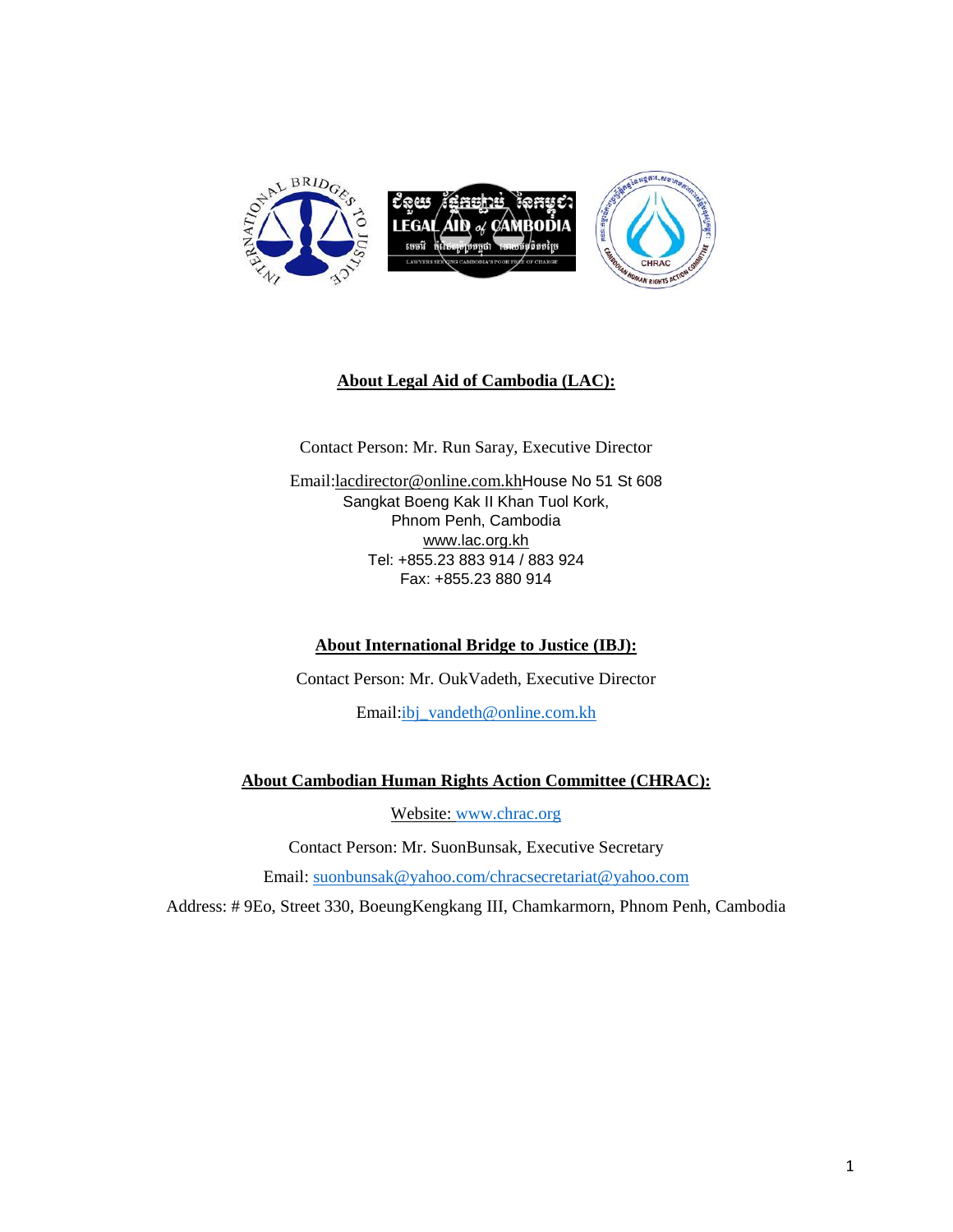#### **Joint NGO Submission on Fair Trial Rights and Due Process in the Cambodian Legal System for the Universal Periodic Review of Cambodia's Human Rights Obligations – June 2013**

This joint submission has been prepared by Legal Aid of Cambodia (LAC) in consultation with key Cambodian NGOs. This Joint Submission is made by LAC, the International Bridge to Justice (IBJ) and the Cambodian Human Rights Action Committee (CHRAC). While not exhaustive, it outlines some of the key due process and fair trial rights available in the Cambodian justice system.

## **A. Constitutional and Legislative Framework**

1. Fair trial rights and due process have a number of sources in the Cambodian legal system. The Constitution of the Kingdom of Cambodia guarantees a number of rights and freedoms that form the foundation of fair trial rights and due process in the country. Chief among the rights and freedoms provided for by the Constitution are: equality before the law<sup>i</sup>; the right to life, personal freedom and security<sup>ii</sup>; the presumption of innocence<sup>iii</sup>; and the independence of the judiciary<sup>iv</sup>.

2. Criminal procedure in Cambodia is codified in the Code of Criminal Procedure (CCP), promulgated in 2007. The CCP outlines the procedures for investigating and prosecuting crime in Cambodia in addition to the rights of victims and those charged with offences. In 2009, the Penal Code was passed in the National Assembly. The general provisions of Book I came into effect on December 10, 2009, while the remaining provisions were implemented in Phnom Penh on December 10, 2010 and on December 20, 2010 in the rest of the country. The new Penal Code sets out classes of offences, principles of criminal responsibility and sentencing, the territorial jurisdiction of the courts and numerous new offences. Both of these pieces of domestic legislation set out a number of procedural and substantive rights aimed at ensuring fair trials.

3. Additionally, in accordance with Article 31 of the Constitution, Cambodia has committed itself to recognizing and respecting human rights provided for by the international treaties and covenants to which it is a party. This commitment was confirmed by the Constitutional Council in July 2007, who held that Cambodia's treaty obligations form part of the law which should be considered by the judiciary in the trial process.<sup> $v$ </sup> As such, the rights guaranteed in such instruments as the International Convention on Civil and Political Rights (ICCPR) and the Universal Declaration of Human Rights (UNHR) form part of the domestic law of Cambodia and mandate respect for fair trial rights and due process in the Cambodian legal system.

# **B. The Policy Context**

4. Legal and judicial reform has been a key component of the Royal Government of Cambodia's (RGC) strategy for encouraging growth, equity and efficiency in Cambodia for over a decade as of 2013. In 2003, the government approved a Legal and Judicial Reform Strategy, which remains the framework for establishing a "credible and stable legal and judicial sector."<sup>vi</sup> The LJR Strategy relies on four principles found in the Constitution to guide reform: the rights of individuals, liberal democracy, separation of powers and the rule of law. Legal and judicial reform was further recognized as a priority for the RGC as part of the National Strategic Development Plan (NSDP)released in 2003. The second phase of NSDP implementation was set by the RGC for 2009 through 2013. During this period, the government committed itself to implementing a number of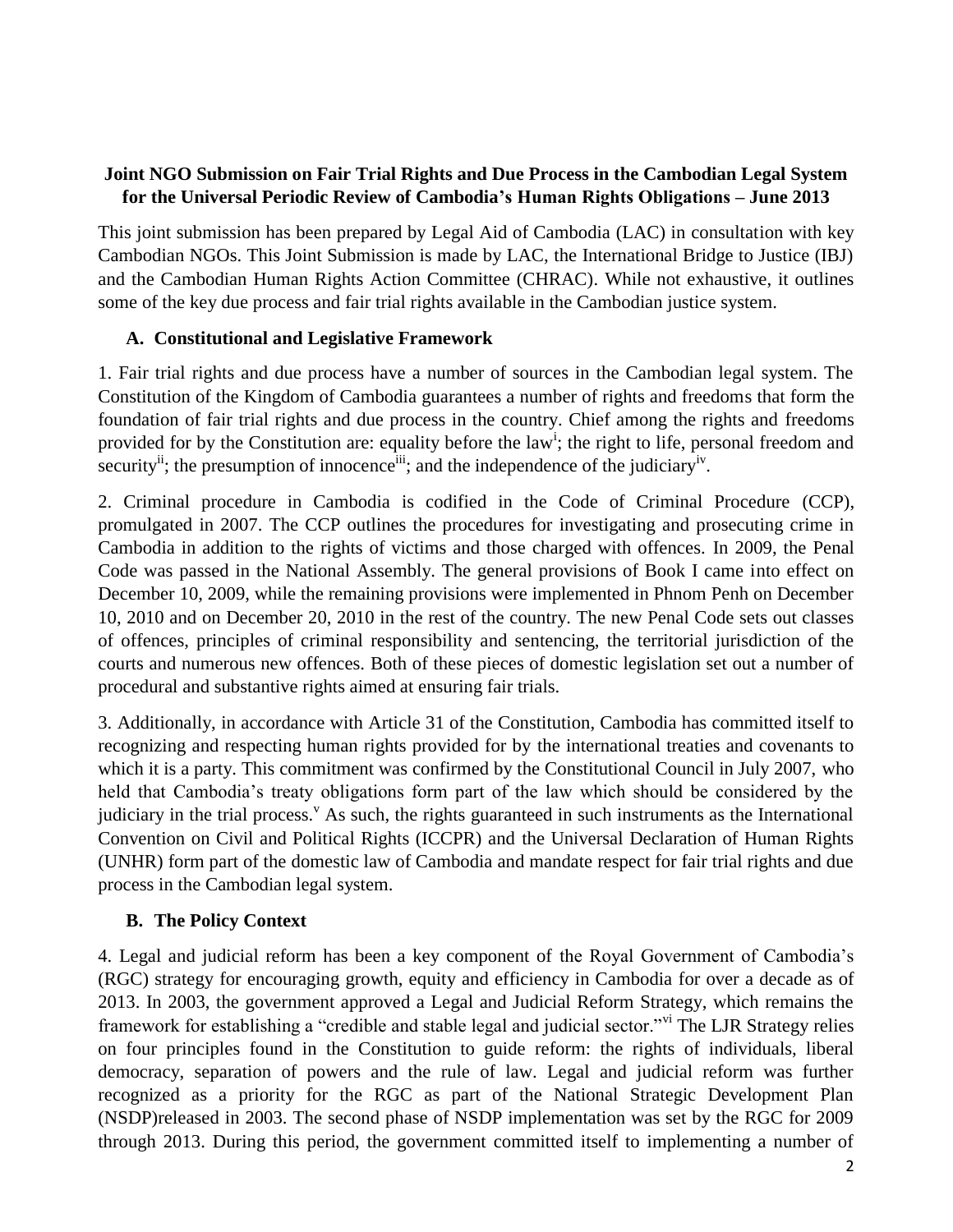measures intended to ensure that the legal and judicial system functions efficiently and respects Cambodia's fundamental human rights obligations. In particular, the government was to prioritize: adopting major fundamental laws (such as the Penal Code); providing training and disseminating information on laws and rights to citizens; strengthening the capacity of judges, prosecutors, court clerks and law enforcement officials to implement the law; providing legal aid; promoting the use of alternative dispute resolution mechanisms; and expanding judicial services.<sup>vii</sup>While progress continues to be made on some of these priorities, legal and judicial reform remains an ongoing process within Cambodia. **As a necessary step towards ensuring that fair trial rights and due process are fully respected in the Cambodian legal system, the RGC should ensure that it honours and fulfills the commitments made in the NSDP with respect to legal and judicial reform.**

# **C. Due Process and Fair Trial Rights On the Ground**

## **1. The principle of legality**

5. The principle of legality holds that no one can be found guilty of a criminal offense for an act or omission that did not constitute a criminal offence at the time that the alleged act or omission was committed. It also mandates that a penalty heavier than the one applicable at the time of the alleged offence cannot be imposed. This principle is contained in article 11(2) of the UDHR and article 15 of the ICCPR.

6. From the experience of NGO participants in Cambodia's legal system, it appears that this right has largely been respected in the Cambodian courts, even with the enactment of the new Penal Code in 2009, which could have provided an opportunity for confusion between new and old offences. While the principle may not be fully understood, the courts have tried to follow the principle of legality in both charging and sentencing. However, it should be noted that NGO participants were aware of at least one case where the accused was charged with committing a crime which did not constitute an offence at the time the act was committed, but which was subsequently criminalized in the Penal Code. **As such, it is recommended that judges, prosecutors and the police be reminded of the principle of legality, through supplementary or initial training, so as to prevent the misapplication of the Penal Code to acts which were not criminal at the time they were committed.**

#### **2. The right to a public hearing**

7. As guaranteed by article 316 of the CCP and article 14(1) of the ICCPR, everyone has the right to a public hearing, comprised of several elements: trials should be open to the public and conducted orally; information on the venue and date of the hearing should be made available to the public; and there should be adequate facilities for public attendance.<sup>viii</sup>In cases where a public hearing would cause significant danger to public order or morality, the courts have been granted the discretion to conduct hearings completely or partially in-camera.<sup>ix</sup> According to NGO participants in and observers of the Cambodian legal system, this exception is most often used in rape cases, where the victim requests a private hearing, or in cases involving child victims, witnesses or perpetrators. Otherwise, it is generally the case that hearings remain open and accessible to the public.

8. However, while courtrooms remain open to the public, it has been noted by trial observers that notification of hearings, through a public notice board or other means, is inconsistently done in some courts and completely absent in others.<sup>x</sup> As it is a fundamental principle of fair trial rights that justice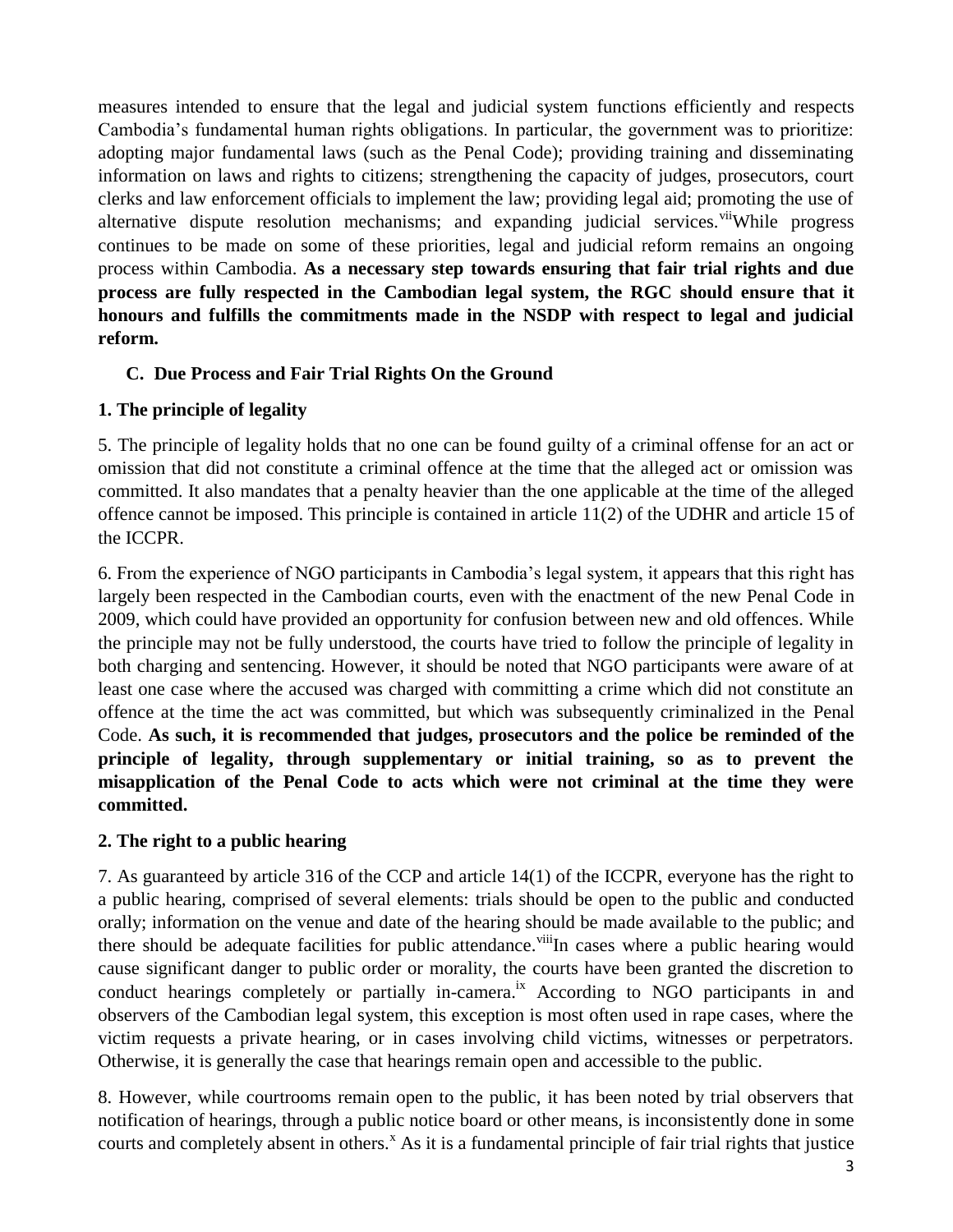must be seen to be done, it is **recommended that all courts strive to compile andadvertise the court's schedule to the public, through the use of noticeboards erected outside of the courtroom.**

9. Further, **courts should look to the Extraordinary Chambers of the Courts of Cambodia (ECCC) as a positive example of public hearing practices which should be emulated, especially where hearings deal with politically sensitive and divisive cases,** as concerns have been raised by NGO observers about obstruction of the public from the courtroom in such cases.

## **3. The right to liberty and to be tried without undue delay**

10. It is a fundamental principle of human rights and the criminal law that everyone has the right to liberty and that any prosecution, arrest or detention of an individual must be done in accordance with the law. This right is guaranteed in Cambodian law in both the Constitution and CCP.<sup>xi</sup> Further, the ICCPR provides that any person charged with a criminal offence is entitled to be tried without undue delay.<sup>xii</sup>

11. Despite the fact that both the CCP and ICCPR stipulate that accused persons are, in general, to remain at liberty, many NGO participants in the Cambodian legal system note that pre-trial detention and/or detention in police custody occurs in many, if not most, criminal cases. Judicial supervision remains an underutilized alternative to pre-trial detention, as NGO observers have indicated that it is only occasionally used for petty offences and misdemeanours. **Judges should be encouraged to consider judicial supervision in cases where it may be an appropriate substitute for pre-trial detention**.

12. Additionally, through supplementary or initial training, the **judiciary must be reminded that pre-trial detention can only be ordered where one or more of the conditions outlined in article 205 of the CCPis fulfilled.** When asked for reasons for ordering pre-trial detention, NGO observers reported that judges in some cases noted factors such as the case being complicated or that the accused was charged with a felony. Such considerations do not fall within the conditions outlined in article 205 and, as such, are insufficient reasons for ordering provisional detention.

13. There is a general consensus amongst NGO observers and participants in the Cambodian legal system that both the police and judiciary have in recent years improved in ensuring that the duration of police custody or detention does not extend beyond the statutory limits outlined in the CCP<sup>xiii</sup>. Notwithstanding this improvement, there remain reports of persons held in police custody or pre-trial detention for periods longer than those permitted by the law. In particular, problems were noted in the provinces where investigating judges are on a rotation, which can result in delays in proceeding to a hearing when a judge leaves a province while in the midst of an investigation. Further, once a case has proceeded to trial, there is no limit as to the number of times a case may be returned to an investigative judge by the court, contributing to detention periods extending beyond the statutory limits. According to article 249 of the CCP, if a charged person is not brought to trial within the statutory period, they must be **automatically released**.

14. **It is recommended that judges and the police are reminded, through additional or initial training, of the statutory limits for custody and detention**¸ in order to ensure that detainee's rights to liberty are respected. Additionally, **judges are encouraged to respect and apply article 249 in cases where detention extends beyond the periods allowed under the law.** Finally, both **the police and judiciary are encouraged to keep and maintain detention period records and**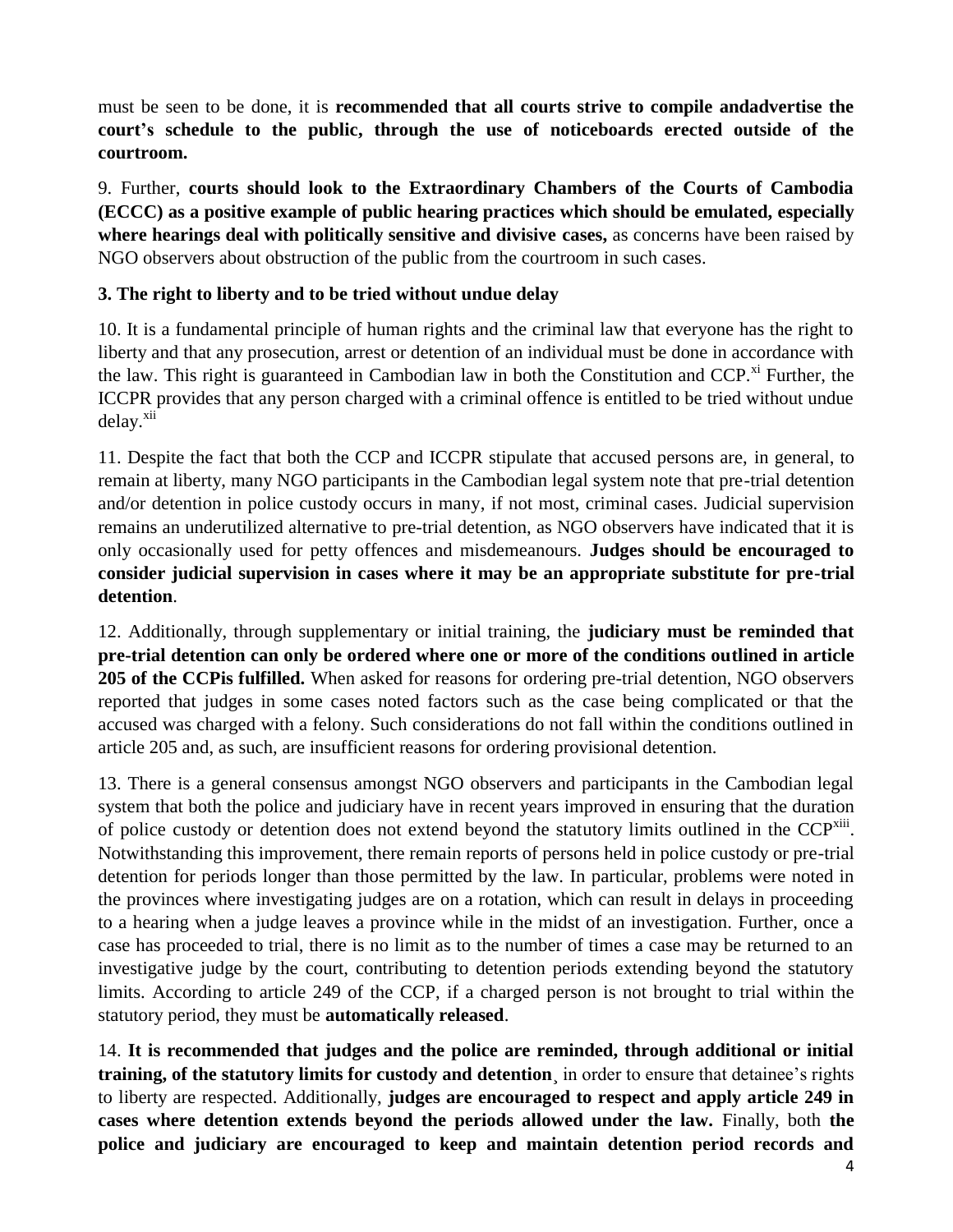**databases**, so that they can more easily comply with statutory detention limits. **The National Assembly is also encouraged to consider amendments to the CCP outlining limits on the number of times that a case may be returned to an investigating judge, in order to limit opportunities for delays which can push detention periods over the statutory limits.**

#### **4. Right to understand the nature of the charge and reasons for detention**

15. Under Cambodian and international law, persons charged with a crime have the right to understand the nature of the charge against them and, if they are detained, the reasons for the detention.<sup>xiv</sup> This right additionally imposes obligations on the state to provide interpreters or other forms of accommodation if such measures are necessary in order to communicate with the accused.

16. Judges generally do an adequate job of stating the charge and relevant law to accused persons when they appear in court for a hearing.As will be discussed in further detail regarding the right to legal representation, because legal representation is available in Cambodia only after 24 hours of being in police custody, it is unclear whether the police follow the same practice. There are reports from detainees indicating that they do not.

17. The provision of interpreters for those who speak a different language or are deaf varies according to location and court resources. While in urban centres, such as Phnom Penh, interpreters are generally readily available for accused who speak Vietnamese, Mandarin/Cantonese, English or require sign language, there are reports of trials in the provinces being delayed where an interpreter was needed. Additionally, a lack of court resources means that accused are sometimes required to find and finance their own interpreter if one is needed, despite the guarantee of free assistance provided in article 14(3)(f) of the ICCPR. Accommodation services for the mentally ill or disabled are also lacking. While efforts are usually made to find a family member who can interpret for a mentally ill or disabled accused, if no family member is found, no further efforts are made to ensure that the accused understands the charges against them or the reasons for their detention.

18. Understanding the nature of the charge against an accused and the reasons for detention are essential for an accused to mount an adequate defence. As such, the **Ministry of Justice is strongly encouraged to ensure that it has allocated adequate resources to the courts toguarantee that interpreters can be provided free-of-charge to accused as necessary. It should also evaluate existing accommodation practices for the mentally ill or disabled, and encourage retaining medical professionals and support workers as interpreters where necessary.**

#### **5. Providing an adequate explanation of rights**

19. The obligation to provide an adequate explanation of rights flows from an accused's right to understand the nature of the charge against them, as a detainee must first be aware of their rights in order to properly exercise them. There is a general lack of consistency in informing accused persons of their rights, by both the police and the judiciary, and even where an accused is informed, it is unclear whether the explanation is adequate. There have been reports by detainees of a complete failure by the police to inform them of their rights when they were taken into custody. While judges generally do inform accused persons of their basic rights (such as the right to legal representation), there have been reported instances where they have failed to inform them of the right to silence or have only provided a cursory explanation of basic rights. **It is recommended that the judiciary and law enforcement officials receive additional training regarding informing and explaining basic rights to accused persons**. If required, **law enforcement officers should be provided with cards**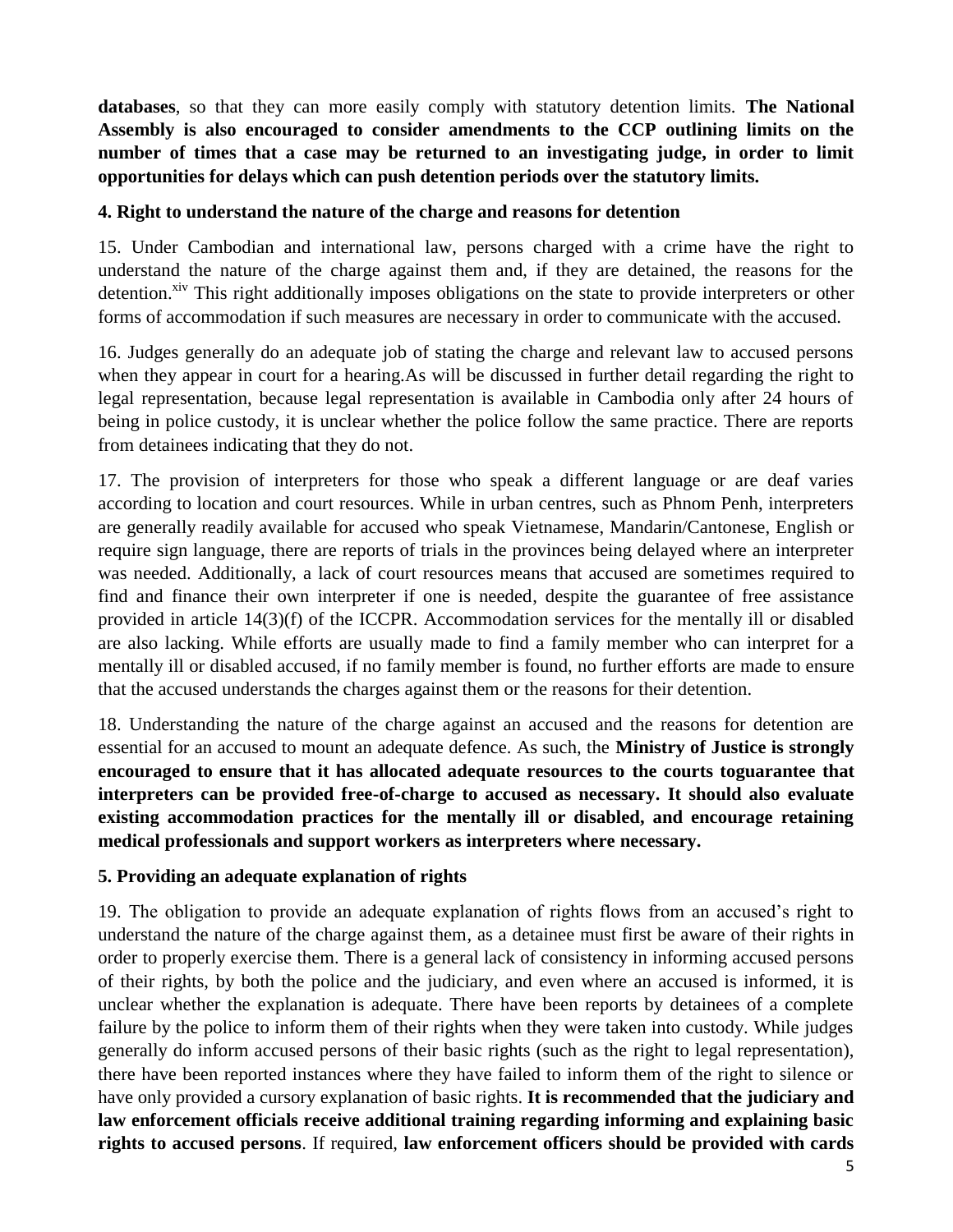#### **outlining an accused's rights that can be given or read to accused persons to ensure that they are informed of their rights upon arrest**. xv

#### **6. The right not to be compelled to confess guilt**

20. This right encompasses and flows from the prohibition against torture and inhumane treatment outlined in the Convention against Torture, and Other Cruel, Inhuman or Degrading Treatment, to which Cambodia is a signatory. This prohibition means that the authorities cannot use physical or psychological pressure to extract an admission of guilt from a suspect, a right which is further protected by both the Constitution and the ICCPR.<sup>xvi</sup>

21. Despite these protections, reports of violence or threats of violence while in police custody remain a feature of the Cambodian justice system, although improvements have been noted. NGO observers of the Cambodian justice system have witnessed a perception amongst the police force that confessions are necessary in order to secure convictions, leading to a culture which promotes obtaining confessions of guilt from suspects using whatever means are necessary. **Improved training for law enforcement officers on evidence gathering and criminal investigation is needed to remove any existing pressures on the police to obtain confessions.** Such training must emphasize that the strength of the case is based on the strength of all the evidence, with a confession only being one form of evidence.

22. Further, when prosecutors or judges are made aware that a confession has been obtained using violence or threats of violence, **they should immediately exclude the confession from the trial, as mandated by article 38 of the Constitution, which prohibits the use of such confessions as evidence of guilt.**

#### **7. Exclusionary rules**

23. NGO observers and participants in Cambodia's justice system have noted that article 38 of the Constitution and other exclusionary rules in the  $CCP<sup>xvii</sup>$  are rarely used by the judiciary, even though they are powerful tools for safeguarding fair trial rights and due process. **It is recommended that further training be given to the judiciary regarding laws which mandate the exclusion of evidence or declarations that proceedings are null and void following severe violations of fair trial rights and due process.**

#### **8. The right to legal representation**

24. The right to legal representation is constitutionally guaranteed in Cambodia.<sup>xviii</sup> A detainee may request to speak to legal counsel after 24 hours of being in police custody<sup>xix</sup> and in cases where the detainee is a minor or the accused has been charged with a felony, the assistance of a lawyer is mandatory.<sup>xx</sup>

25. By the time a detainee arrives in court for a hearing, they have generally obtained legal representation or the court at that time will assign a lawyer to them. However, an accused's awareness of their right to representation seems to vary depending on geographical and educational factors. While most accused in urban centres, such as Phnom Penh, are aware that they have a right to the assistance of a lawyer, those who live in rural areas or who have otherwise not had the opportunity to pursue education do not know of this right. Further, even where an accused is aware of their right to legal representation, they may be unaware of the availability of legal aid and opt to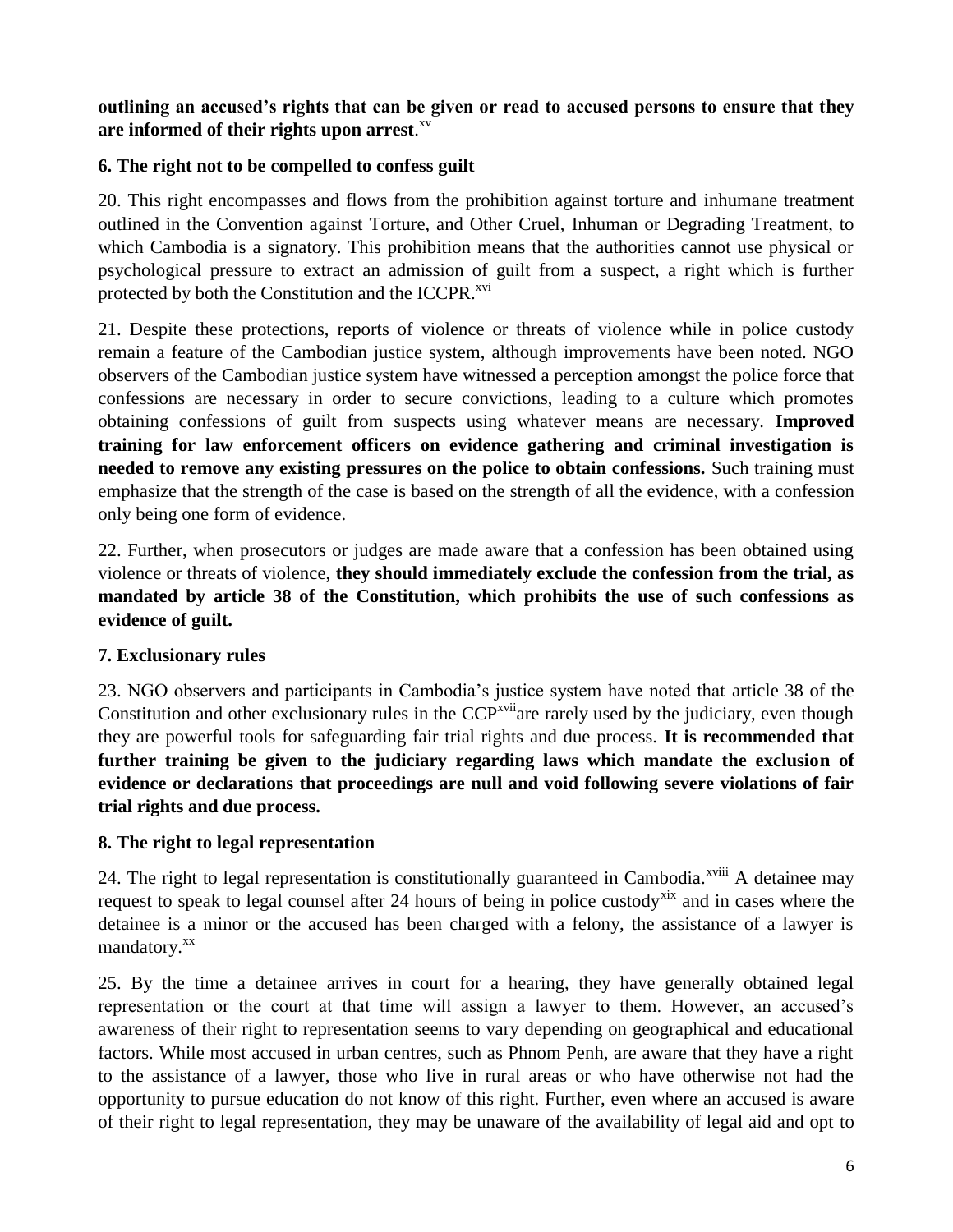represent themselves unless the court appoints a lawyer on its own initiative, as they believe legal services will be too expensive.**The police and judiciary are reminded that it is their responsibility to inform detainees upon being taken into custody of their right to legal representation**. Further, **it is recommended that detainees be additionally informed of the availability of legal aid services should they be unable to afford a private lawyer**.

26. Many NGO observers and participants in the Cambodian justice system noted that the 24 hour delay in accessing legal counsel found in the CPC is a key impediment to accused persons fully exercising and being made aware of their rights.<sup>xxi</sup> As most lawyers are not retained until a case has been transferred to an investigative judge, they are unable to ensure that their clients' fair trial rights are respected and due process followed throughout the criminal justice system, especially at the police level. **Policymakers are encouraged to amend the CCP so that legal assistance can be provided to accused persons immediately upon being taken into police custody.**

#### **9. The right to adequate time and facilities to prepare a defence**

27. Under international and Cambodian law, an accused is entitled to have adequate time and facilities to prepare a defence, preferably with the assistance of a lawyer.<sup>xxii</sup> Troublingly, however, there are continued reports of lawyers being assigned a client a few days before or even the day of a hearing, providing them with no opportunity to appropriately prepare their new client's case. Some NGO's that provide legal aid have begun refusing to take on clients referred to them by the court if they have not been provided with adequate time to prepare. The Bar Association of the Kingdom of Cambodia has also issued directives to attempt to prevent judges from trying to assign lawyers to clients on the day of a hearing. It was noted by NGO observers that these practices may only affect a minority of cases. However, **it is recommended that either practice directives and legislation mandating the minimum amount of time that a lawyer can have to prepare their client's case be respected by the courts and, if necessary, hearings delayed in order to afford an accused the requisite amount of time to mount a defence.**

# **10. The right to an equal opportunity to present evidence**

28. In order to properly adjudicate on a case, all parties must have the opportunity to present evidence to the court to support their arguments. This includes the right to call and examine witnesses before the court, as well as provide documentary evidence.<sup>xxiii</sup>While it appears that procedurally, this right is respected in Cambodian courtrooms, some providers of legal aid services for accused persons note that ongoing distrust of the justice system or practical difficulties in transporting and providing for witnesses to attend at court mean that the defence is not often able to present all of the evidence that may be available. As a result, while the defence may be afforded the opportunity to present evidence in court, in reality, the difficulties associated with gathering evidence in order to mount a defence - difficulties not necessarily experienced by the prosecution result in an uneven playing field.

**29. It is recommended that judges maintain open dialogue with defence lawyers concerning whether they have been afforded enough time to gather sufficient evidence in order to maximize their opportunity to present their case**. Additionally**, more resources are required for legal aid providers to ensure that they are able to support bringing witnesses to court if necessary to mount a complete defence**.

#### **11. The presumption of innocence**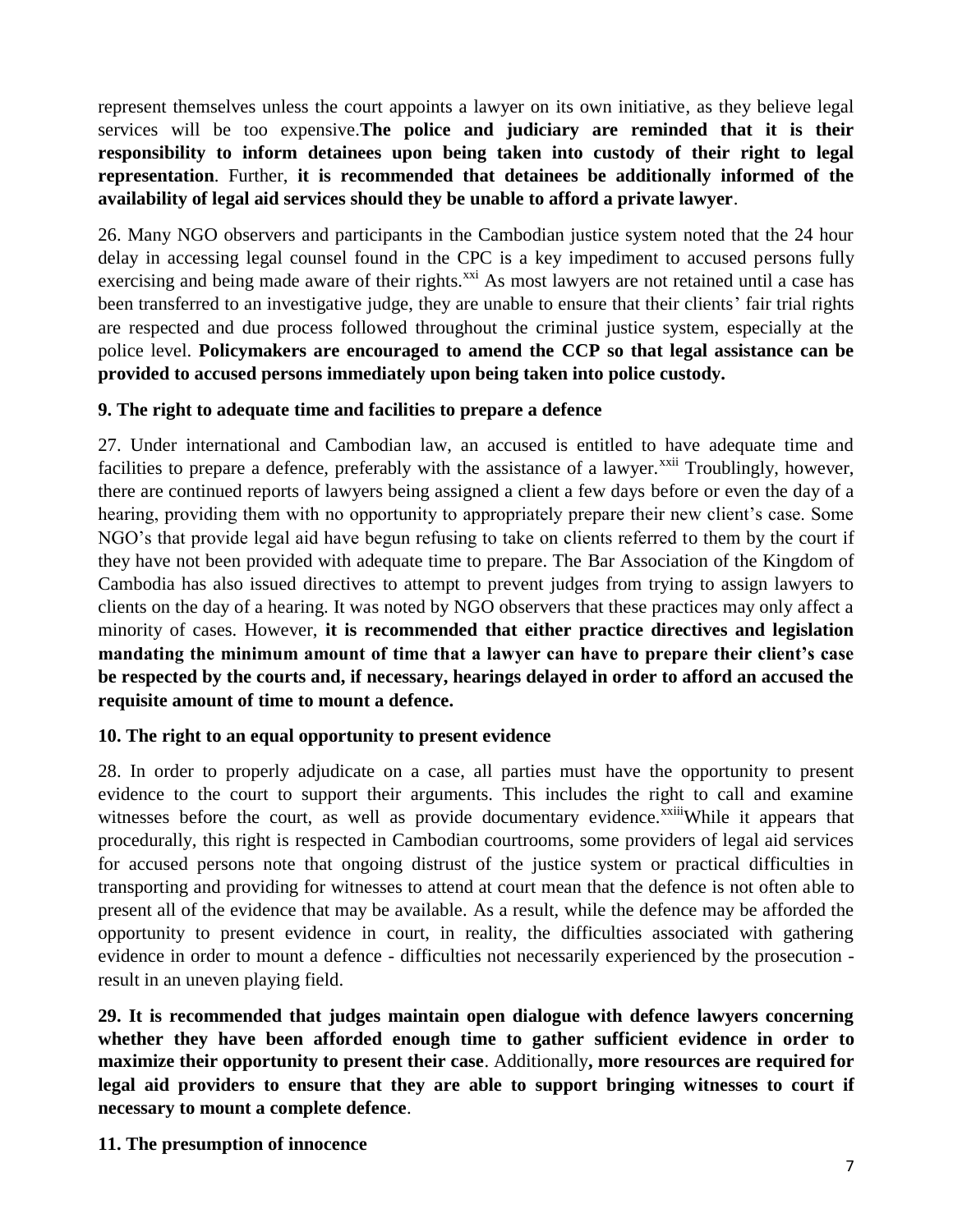30. It is a fundamental principle of criminal justice that an accused is innocent until proven otherwise. Despite the fact that this right enjoys protection both in the Constitution and ICCPR in Cambodia, there are inconsistencies as to the degree to which it is actually respected in practice. Many detainees continue to appear before the court in prison uniforms rather than plain clothes, although improvements have been noted in some jurisdictions as a result of NGO advocacy. There have been reports of judges making remarks about the guilt of the accused prior to rendering a decision, raising the possibility that they have pre-judged a case prior to receiving all of the evidence. Additionally, there have been instances where the silence of the accused has appeared to be taken as an admission of guilt rather than an exercise of the right against self-incrimination. At the police level, some NGO observers have noted that law enforcement officers have collected evidence based on the assumption that a suspect is guilty, rather than fully investigating a crime. As a result, **it is recommended that law enforcement officials and the judiciary receive initial and supplementary training on the presumption of innocence, and the obligations it imposes upon them to act in an impartial, truth-seeking manner**.

#### **12. The right to be tried before an impartial and independent tribunal**

31. Supporting and maintaining the independence of the judiciary has been a key goal of the legal and judicial reform measures by the RGC, as found in the NSDP. The focus and recognition of this goal is laudable and progress remains ongoing. Many NGO observers and participants in the Cambodian justice system felt that the judiciary generally operated independently in the cases in which they were involved. However, they cautioned that the cases they deal with generally concern the economically underprivileged, where there are few sources of external pressures that would affect judgments. There are still doubts as to the ability of the judiciary to operate independently in politically controversial cases.<sup>xxiv</sup>

32. Even in cases where a judge may be acting in an independent and impartial manner, the appearance of judicial independence may be compromised by the conduct of the judge, weakening public faith in the judiciary. There are reports of judges behaving in an intimidating manner towards parties, making disparaging or discriminatory comments about a party's economic status, and it remains commonplace courtroom conduct for judges to answer their phones or leave the room during a hearing. **It is recommended that the judiciary be reminded through training that maintaining the appearance of judicial independence is a fundamental component of judicial independence itself. To that end, judges are reminded that they must hold themselves to the highest standard of behaviour and should not: behave in an overly aggressive manner towards any of the parties; make discriminatory remarks about a party's race, gender, mental ability or economic status; answer their mobile phones while conducting hearings; and leave the courtroom while in the midst of hearings.**

33. Further action is also required from the RGC to guarantee judicial independence. As was promised in the second phase of NSDP implementation, **the Law on the Status of Judges and Prosecutor and the Law on the Organization and Functioning of the Courts should be passed as soon as possible in order to solidify the separation of powers guaranteed in the Constitution.**These two major laws have been stalled in the National Assembly at the draft stage for nearly two decades, despite the fact that they are enshrined in the Constitution. **It is also respectfully requested that the RGC abide by the Constitution and respect the principle of**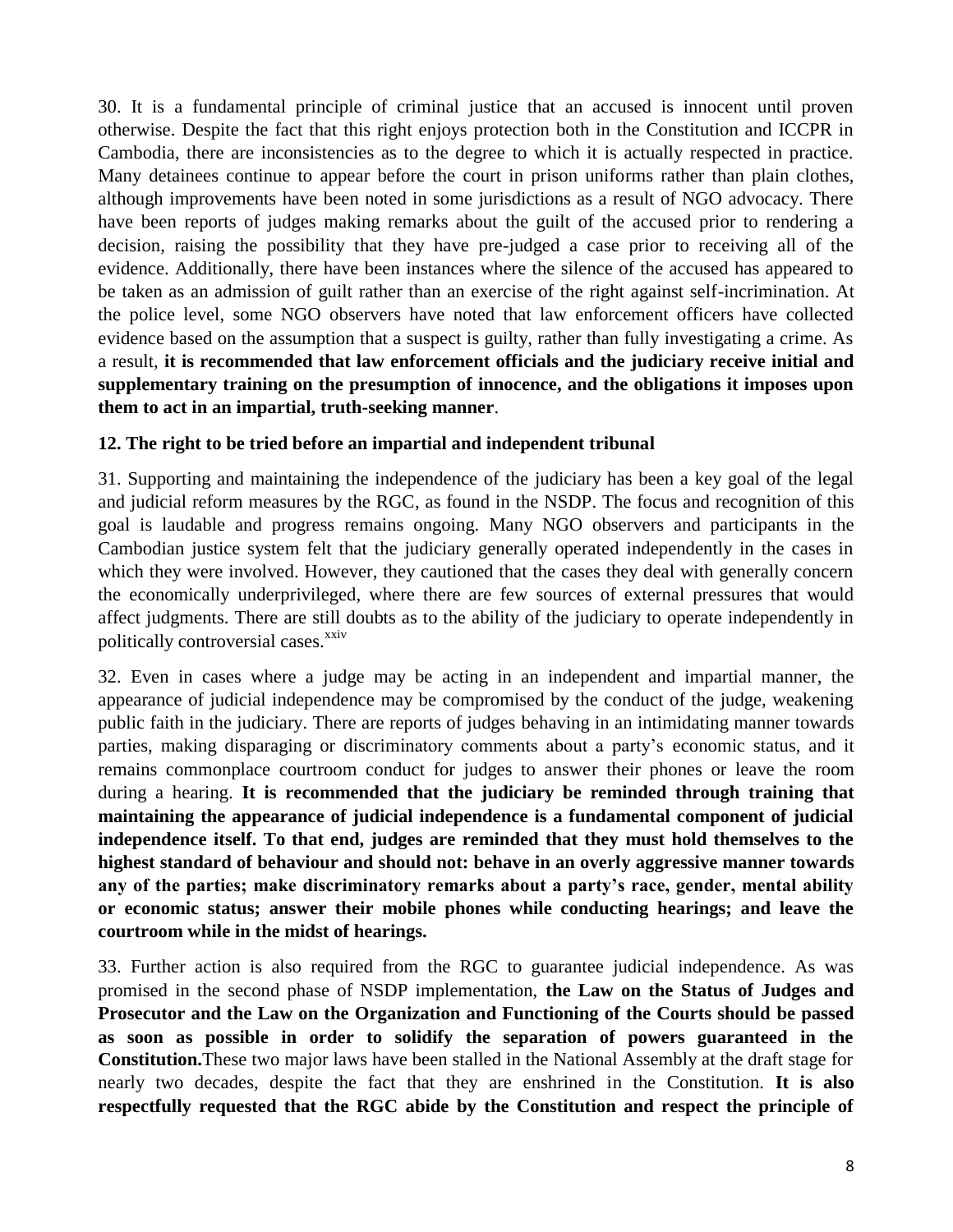**judicial independence by refraining from interference in the courts, even in cases that involve politically controversial or divisive issues.**

# **ATTACHMENT A – List of Supporting Organizations**

Legal Aid of Cambodia (LAC)

International Bridge to Justice (IBJ)

Cambodian Human Rights Action Committee (CHRAC)